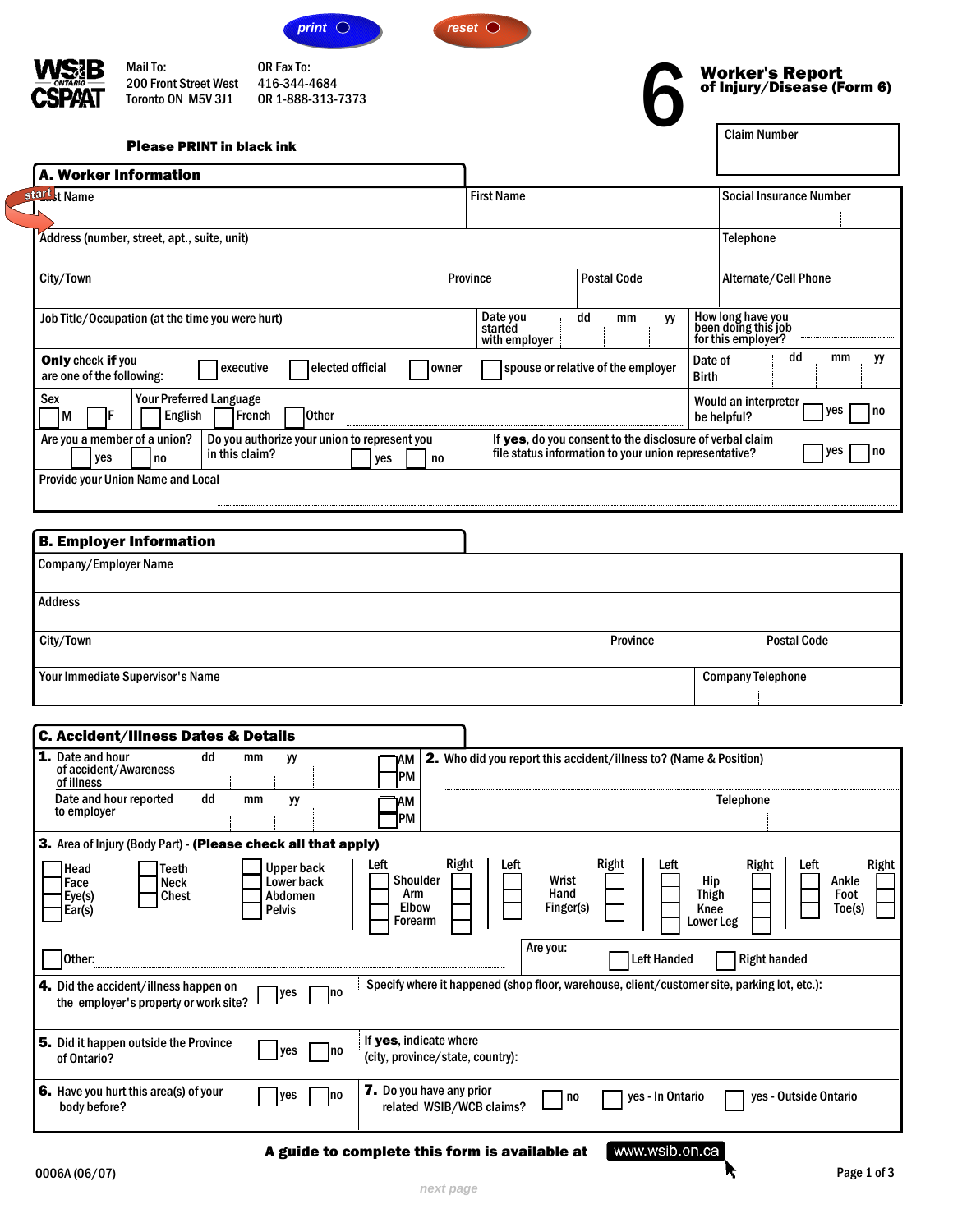<span id="page-1-0"></span>

| Worker's Report<br>of Injury/Disease (Form 6) |
|-----------------------------------------------|
| Claim Number                                  |

Please PRINT in black ink

| <b>Worker Name - Last Name</b>                                                                                                                                                                                                                                                                                                           | <b>First Name</b>                                                                                                                                   | <b>Social Insurance Number</b>                                      |
|------------------------------------------------------------------------------------------------------------------------------------------------------------------------------------------------------------------------------------------------------------------------------------------------------------------------------------------|-----------------------------------------------------------------------------------------------------------------------------------------------------|---------------------------------------------------------------------|
|                                                                                                                                                                                                                                                                                                                                          |                                                                                                                                                     |                                                                     |
| C. Accident/Illness Dates & Details (continued)                                                                                                                                                                                                                                                                                          |                                                                                                                                                     |                                                                     |
| 8. If you had a sudden type of accident/illness, describe your injury and what happened to cause it (e.g. hurt lower back while lifting a 50 pound box, sprained<br>left ankle when I slipped on a wet floor, used a new cleaner and immediately got a rash). Please indicate the size, weights and names of any objects involved.<br>or |                                                                                                                                                     |                                                                     |
| If you had a gradual onset type of injury, describe your injury, the work that you do and what you believe caused your injury/condition.<br>start                                                                                                                                                                                        |                                                                                                                                                     |                                                                     |
| 9.<br>When did you first start to have problems with this injury/condition?                                                                                                                                                                                                                                                              |                                                                                                                                                     |                                                                     |
| 10. If you did not report this to your employer right away, please tell us the reason why.                                                                                                                                                                                                                                               |                                                                                                                                                     |                                                                     |
| 11. If there were any witnesses to your accident, or if you mentioned your pain or problems to your supervisor or any of your co-workers,<br>give us their names & positions.                                                                                                                                                            |                                                                                                                                                     |                                                                     |
| Name                                                                                                                                                                                                                                                                                                                                     |                                                                                                                                                     | <b>Position</b>                                                     |
| 1.                                                                                                                                                                                                                                                                                                                                       |                                                                                                                                                     |                                                                     |
| 2.                                                                                                                                                                                                                                                                                                                                       |                                                                                                                                                     |                                                                     |
| Did you receive a copy of the Form 7?<br>I Ives<br>  no                                                                                                                                                                                                                                                                                  | The Workplace Safety and Insurance Act requires you to give a copy of this report<br>(Worker's Report of Injury/Disease - Form 6) to your employer. |                                                                     |
| <b>D. Health Care Information</b>                                                                                                                                                                                                                                                                                                        |                                                                                                                                                     | Give your Health Professional your WSIB Claim number.               |
| 1. Did you get first aid<br>If yes, when<br>yes<br>l no<br>or care at work                                                                                                                                                                                                                                                               | dd<br>mm<br>yy                                                                                                                                      | and by whom (Name):                                                 |
| 2. Where did you go for health care, for your injury, outside of work? (Check all that apply)                                                                                                                                                                                                                                            |                                                                                                                                                     |                                                                     |
| <b>Nursing</b>                                                                                                                                                                                                                                                                                                                           | Facility/Hospital (Name & Address)<br>Date of Visit (dd/mm/yy)                                                                                      | Date of Visit (dd/mm/yy)                                            |
| <b>Station</b><br><b>Emergency</b>                                                                                                                                                                                                                                                                                                       |                                                                                                                                                     | Ambulance<br>Health                                                 |
| <b>Department</b><br><b>Admitted to</b><br>Hospital                                                                                                                                                                                                                                                                                      |                                                                                                                                                     | <b>Professional Office</b><br><b>Clinic</b>                         |
| 3. Were you prescribed any medications/drugs?<br>yes                                                                                                                                                                                                                                                                                     | no                                                                                                                                                  | 4. Were you referred for any other treatment or tests?<br>yes<br>no |
| 5. Did you talk to your health professional about going back to<br>regular or modified work?                                                                                                                                                                                                                                             | no<br>yes                                                                                                                                           | If yes, were you given<br>$ $ yes<br> no<br>any work limitations?   |
| 6. Did you tell your employer you went for medical treatment?<br>dd<br>mm<br>yy<br>If yes, when?<br>and to whom?                                                                                                                                                                                                                         | l yes<br>  no<br>Name<br><b>Position</b>                                                                                                            | If no, please tell your employer right away.                        |
|                                                                                                                                                                                                                                                                                                                                          |                                                                                                                                                     |                                                                     |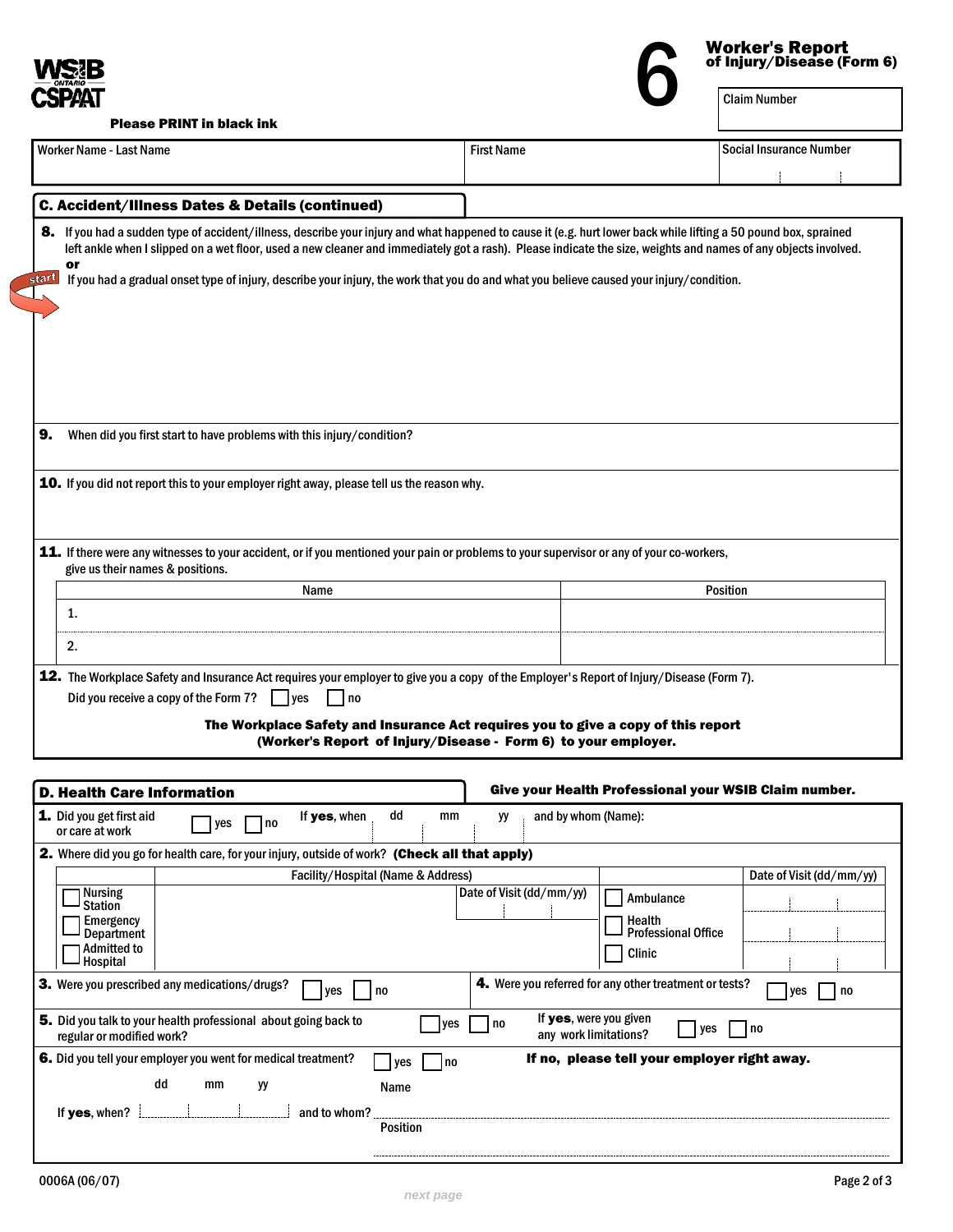<span id="page-2-0"></span>

**Worker's Report**<br>
of Injury/Disease (Form 6)<br> **6** Claim Number

Please PRINT in black ink

| <b>Worker Name - Last Name</b>                                                                                                                                                                                                                                                                                                                                                                                                                                                                                                                                                                                                                                                                                                                                                                                                                                                                                                                                                                                                                                                                                                  |                                                                              | <b>First Name</b> |                                        | <b>Social Insurance Number</b>             |
|---------------------------------------------------------------------------------------------------------------------------------------------------------------------------------------------------------------------------------------------------------------------------------------------------------------------------------------------------------------------------------------------------------------------------------------------------------------------------------------------------------------------------------------------------------------------------------------------------------------------------------------------------------------------------------------------------------------------------------------------------------------------------------------------------------------------------------------------------------------------------------------------------------------------------------------------------------------------------------------------------------------------------------------------------------------------------------------------------------------------------------|------------------------------------------------------------------------------|-------------------|----------------------------------------|--------------------------------------------|
|                                                                                                                                                                                                                                                                                                                                                                                                                                                                                                                                                                                                                                                                                                                                                                                                                                                                                                                                                                                                                                                                                                                                 |                                                                              |                   |                                        |                                            |
| <b>E. Lost Time &amp; Return to Work</b>                                                                                                                                                                                                                                                                                                                                                                                                                                                                                                                                                                                                                                                                                                                                                                                                                                                                                                                                                                                                                                                                                        |                                                                              |                   |                                        |                                            |
| istan<br><b>1.</b> After the day of accident/illness:                                                                                                                                                                                                                                                                                                                                                                                                                                                                                                                                                                                                                                                                                                                                                                                                                                                                                                                                                                                                                                                                           |                                                                              |                   |                                        |                                            |
| I returned to work to my regular job and did not lose any time or pay.                                                                                                                                                                                                                                                                                                                                                                                                                                                                                                                                                                                                                                                                                                                                                                                                                                                                                                                                                                                                                                                          |                                                                              |                   |                                        |                                            |
| I returned to <b>modified duties</b> and <b>did not</b> lose any time or pay.                                                                                                                                                                                                                                                                                                                                                                                                                                                                                                                                                                                                                                                                                                                                                                                                                                                                                                                                                                                                                                                   |                                                                              |                   |                                        |                                            |
| I lost time and/or pay (e.g. regular pay, shift differential, bonuses, premiums, etc.).                                                                                                                                                                                                                                                                                                                                                                                                                                                                                                                                                                                                                                                                                                                                                                                                                                                                                                                                                                                                                                         |                                                                              |                   |                                        |                                            |
|                                                                                                                                                                                                                                                                                                                                                                                                                                                                                                                                                                                                                                                                                                                                                                                                                                                                                                                                                                                                                                                                                                                                 | dd                                                                           | mm<br>уy          |                                        |                                            |
|                                                                                                                                                                                                                                                                                                                                                                                                                                                                                                                                                                                                                                                                                                                                                                                                                                                                                                                                                                                                                                                                                                                                 | Date you first lost time and/or pay                                          |                   |                                        |                                            |
| <b>2.</b> If you lost time, have you returned to work?                                                                                                                                                                                                                                                                                                                                                                                                                                                                                                                                                                                                                                                                                                                                                                                                                                                                                                                                                                                                                                                                          | no<br>yes                                                                    |                   |                                        |                                            |
| Date of your return to work<br>If $yes$                                                                                                                                                                                                                                                                                                                                                                                                                                                                                                                                                                                                                                                                                                                                                                                                                                                                                                                                                                                                                                                                                         | dd<br>mm<br>yy                                                               | regular work      | modified work                          |                                            |
| Did you discuss return to work with<br>lf <b>no</b><br>your employer?                                                                                                                                                                                                                                                                                                                                                                                                                                                                                                                                                                                                                                                                                                                                                                                                                                                                                                                                                                                                                                                           | yes<br>no                                                                    |                   | Does your employer have modified work? | yes                                        |
| F. Earnings (Do not include overtime here)                                                                                                                                                                                                                                                                                                                                                                                                                                                                                                                                                                                                                                                                                                                                                                                                                                                                                                                                                                                                                                                                                      |                                                                              |                   |                                        |                                            |
| <b>1.</b> Rate of pay: $\frac{1}{3}$                                                                                                                                                                                                                                                                                                                                                                                                                                                                                                                                                                                                                                                                                                                                                                                                                                                                                                                                                                                                                                                                                            | hour<br>per                                                                  | week              | other:                                 |                                            |
| <b>2.</b> Usual number of pay hours:                                                                                                                                                                                                                                                                                                                                                                                                                                                                                                                                                                                                                                                                                                                                                                                                                                                                                                                                                                                                                                                                                            | week<br>per                                                                  | other:            |                                        |                                            |
| 3. If you lost time from work after the day of accident/illness, did your employer continue to pay you?                                                                                                                                                                                                                                                                                                                                                                                                                                                                                                                                                                                                                                                                                                                                                                                                                                                                                                                                                                                                                         |                                                                              |                   | no<br>yes                              |                                            |
| 4. Have you applied for, or did you receive, any other benefits (money) while off work<br>(e.g. El benefits, sick benefits, social services, insurance, etc.).                                                                                                                                                                                                                                                                                                                                                                                                                                                                                                                                                                                                                                                                                                                                                                                                                                                                                                                                                                  |                                                                              |                   | yes<br>no                              |                                            |
| 5. At the time of the accident/illness did you work for more than one employer?                                                                                                                                                                                                                                                                                                                                                                                                                                                                                                                                                                                                                                                                                                                                                                                                                                                                                                                                                                                                                                                 |                                                                              |                   | yes<br>no                              |                                            |
|                                                                                                                                                                                                                                                                                                                                                                                                                                                                                                                                                                                                                                                                                                                                                                                                                                                                                                                                                                                                                                                                                                                                 |                                                                              |                   |                                        |                                            |
| <b>G. Declarations and Signature</b>                                                                                                                                                                                                                                                                                                                                                                                                                                                                                                                                                                                                                                                                                                                                                                                                                                                                                                                                                                                                                                                                                            |                                                                              |                   |                                        |                                            |
| By signing below, I am claiming benefits under the Workplace Safety and Insurance Act, 1997, for a work-related injury or disease. I am also authorizing any health<br>professional who treats me to provide me, my employer and the Workplace Safety and Insurance Board with information about my functional abilities on the WSIB's<br>"Functional Abilities Form for Planning Early and Safe Return to Work".<br>It is an offence to deliberately make false statements to the Workplace Safety and Insurance Board.<br>Signature                                                                                                                                                                                                                                                                                                                                                                                                                                                                                                                                                                                           | I declare that all of the information provided on pages 1, 2, and 3 is true. |                   |                                        | Date (dd/mm/yy)                            |
|                                                                                                                                                                                                                                                                                                                                                                                                                                                                                                                                                                                                                                                                                                                                                                                                                                                                                                                                                                                                                                                                                                                                 | Please print form & sign before returning to the WSIB                        |                   |                                        |                                            |
| If you are under the age of 16, your parent or guardian, must authorize the release of the functional abilities information.                                                                                                                                                                                                                                                                                                                                                                                                                                                                                                                                                                                                                                                                                                                                                                                                                                                                                                                                                                                                    |                                                                              |                   |                                        |                                            |
| Signature                                                                                                                                                                                                                                                                                                                                                                                                                                                                                                                                                                                                                                                                                                                                                                                                                                                                                                                                                                                                                                                                                                                       | Relationship:                                                                |                   | Date (dd/mm/yy)                        | <b>Telephone</b>                           |
| Please print form & sign before returning to the WSIB                                                                                                                                                                                                                                                                                                                                                                                                                                                                                                                                                                                                                                                                                                                                                                                                                                                                                                                                                                                                                                                                           |                                                                              |                   |                                        |                                            |
| Personal information about you will be collected throughout your claim under the authority of the Freedom of Information and Protection of Privacy Act and<br>will be used to administer the Workplace Safety and Insurance Act, 1997, your claim and programs of the Board. Medical and non-medical information is<br>collected from health care providers, vocational agencies, labour market service providers, employers, witnesses, and others as required. Your Social<br>Insurance Number is used to register claims, identify workers and to issue income tax receipts and is collected under the authority of the Income Tax Act.<br>Information may only be disclosed to the employer, external medical, vocational, and safety agencies, external payment and service providers, researchers,<br>and others as authorized by the Workplace Safety and Insurance Act and the Freedom of Information and Protection of Privacy Act. Your name and telephone<br>number may be disclosed to third party researchers conducting satisfaction surveys and focus groups. Questions should be directed to the decision maker |                                                                              |                   |                                        |                                            |
| responsible for your file or toll free at 1-800-387-5540.                                                                                                                                                                                                                                                                                                                                                                                                                                                                                                                                                                                                                                                                                                                                                                                                                                                                                                                                                                                                                                                                       |                                                                              |                   |                                        |                                            |
| A more detailed PRIVACY STATEMENT for workers may be found at                                                                                                                                                                                                                                                                                                                                                                                                                                                                                                                                                                                                                                                                                                                                                                                                                                                                                                                                                                                                                                                                   |                                                                              | www.wsib.on.ca    |                                        | or by calling toll free at 1-800-387-5540. |
| 0006A (06/07)                                                                                                                                                                                                                                                                                                                                                                                                                                                                                                                                                                                                                                                                                                                                                                                                                                                                                                                                                                                                                                                                                                                   | next page                                                                    |                   | п                                      | Page 3 of 3                                |